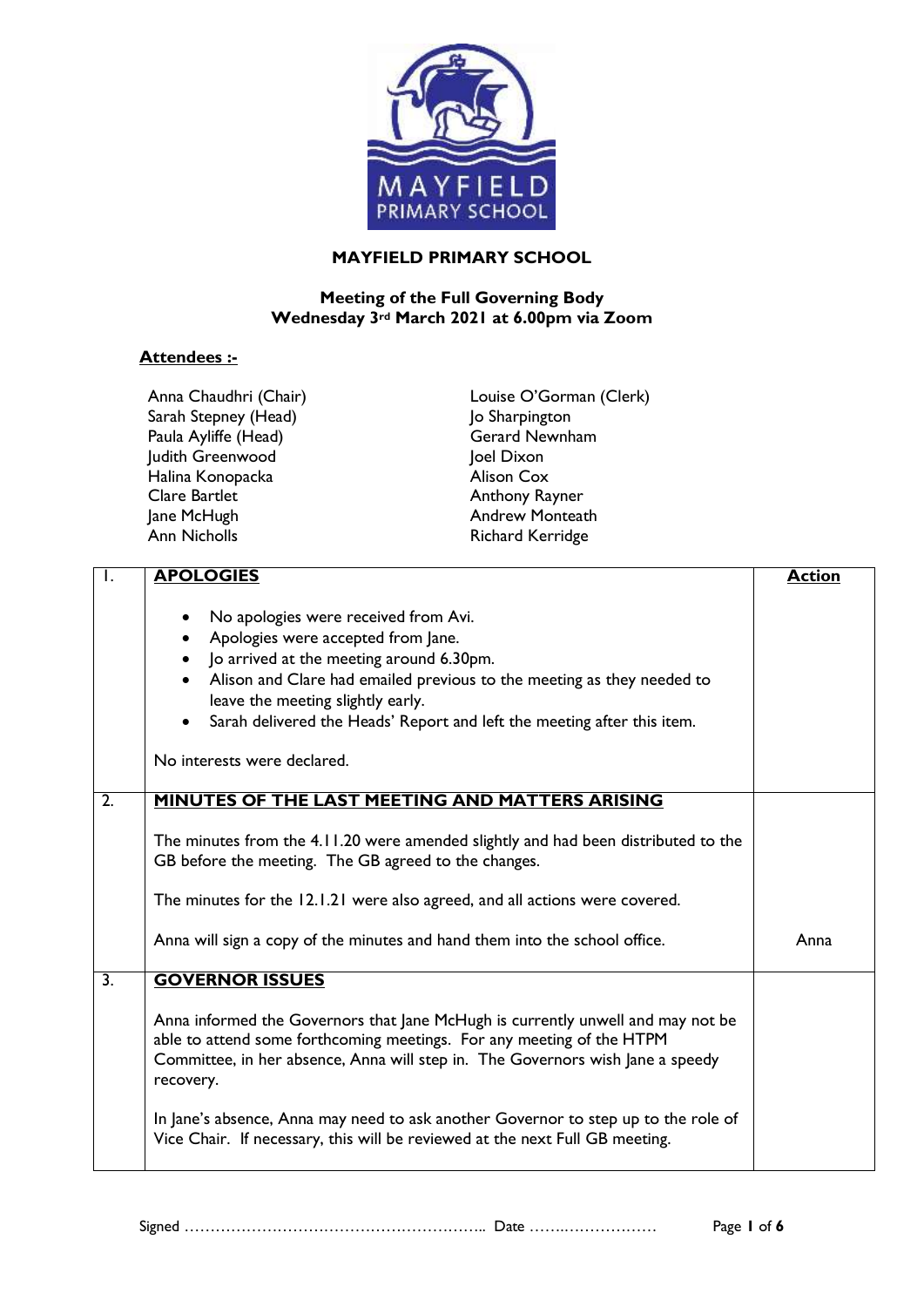| The Heads gave a verbal report to the GB. Some of the points raised included:<br>Children will be returning to school on Monday 8 <sup>th</sup> March and preparations<br>have been made for this.<br>There will be more staff shielding than before, as the government has<br>announced an increase in the number of those classed as Clinically Extremely<br>Vulnerable (CEV). TA staffing is especially affected by this and the Heads are<br>monitoring staffing arrangements.<br>All staff are completing twice-weekly LFD tests for Covid-19.<br>$\bullet$<br>Teachers are discussing well-being at their weekly staff meetings.<br>$\bullet$<br>Many year groups have parent group chats set up on social media, and some<br>$\bullet$<br>of what is being said is being fed back to staff. The Heads are wary about<br>this, especially with the increased exposure of teachers during the period of<br>virtual learning. This has meant that teachers have had parent observers of<br>all their lessons, an unprecedented situation and a potentially stressful one.<br>The Heads have asked that if parents do have any problems it is reported to<br>them, according to the usual procedure.<br>As an example, the Heads reported that one teacher had felt it necessary to<br>post an apology video to Seesaw because a parent had complained on<br>WhatsApp about something the teacher had said in a previous lesson. Sarah<br>investigated this and felt that the teacher was not at fault and should not<br>have felt that she had to apologise so publicly. The Governors agreed that in<br>situations like this, the parent making the comment or complaint should be<br>contacted individually and that a WhatsApp group is not a suitable forum for<br>such comments.<br>The overwhelming majority of parents are supportive of what the school has<br>$\bullet$<br>been doing and are very positive in their comments. One group of parents<br>had organised a big 'thank you' card for a teacher and this was much<br>appreciated.<br>The school has received a freedom of information request and has complied<br>with its Policy on Data Protection. The provision of information has been a<br>huge task and extremely time-consuming; it has put staff under additional<br>pressure at a very difficult time, to meet a deadline and ensure that nothing<br>has been omitted. After some calculation, it is thought that the request has<br>cost the school at least 18 staff working days to process. The Heads briefly<br>explained what was involved in the process. Anna will raise the issue with<br>the LA once there is closure on the issue as this is not a reasonable<br>expectation of staff.<br>A family worker has mentioned the growth of independence in children as<br>they are having to leave their parents at the gate in the morning, as opposed<br>to them being left by their parents in the playground when the whistle is<br>blown. Children are settling more easily in school on their own. This is a<br>procedure that the Heads would like to continue, as they feel it is beneficial<br>in helping children to settle quickly at the beginning of the school day.<br>A governor raised a concern that working parents can feel left out and distant from<br>school because they are not able to speak to the teacher in the morning or at pick-<br>up as they are having to leave their children at breakfast or after-school club, due to<br>work commitments. The Heads understand this scenario and would encourage a<br>parent in these circumstances to contact the class teacher via email if they have any<br>concerns, and if anything needs to be raised with the parent, the class teacher will<br>get in touch.<br>$(6.24 -$ Jo joined the meeting.) | 4. | <b>HEADTEACHERS' REPORT</b> |  |
|------------------------------------------------------------------------------------------------------------------------------------------------------------------------------------------------------------------------------------------------------------------------------------------------------------------------------------------------------------------------------------------------------------------------------------------------------------------------------------------------------------------------------------------------------------------------------------------------------------------------------------------------------------------------------------------------------------------------------------------------------------------------------------------------------------------------------------------------------------------------------------------------------------------------------------------------------------------------------------------------------------------------------------------------------------------------------------------------------------------------------------------------------------------------------------------------------------------------------------------------------------------------------------------------------------------------------------------------------------------------------------------------------------------------------------------------------------------------------------------------------------------------------------------------------------------------------------------------------------------------------------------------------------------------------------------------------------------------------------------------------------------------------------------------------------------------------------------------------------------------------------------------------------------------------------------------------------------------------------------------------------------------------------------------------------------------------------------------------------------------------------------------------------------------------------------------------------------------------------------------------------------------------------------------------------------------------------------------------------------------------------------------------------------------------------------------------------------------------------------------------------------------------------------------------------------------------------------------------------------------------------------------------------------------------------------------------------------------------------------------------------------------------------------------------------------------------------------------------------------------------------------------------------------------------------------------------------------------------------------------------------------------------------------------------------------------------------------------------------------------------------------------------------------------------------------------------------------------------------------------------------------------------------------------------------------------------------------------------------------------------------------------------------------------------------------------------------------------------------------------------------------------------------------------------------------------------------------------------------------------------------------------------------------------------------------------------------------------------------------------------------------------------------------------------------------------|----|-----------------------------|--|
|                                                                                                                                                                                                                                                                                                                                                                                                                                                                                                                                                                                                                                                                                                                                                                                                                                                                                                                                                                                                                                                                                                                                                                                                                                                                                                                                                                                                                                                                                                                                                                                                                                                                                                                                                                                                                                                                                                                                                                                                                                                                                                                                                                                                                                                                                                                                                                                                                                                                                                                                                                                                                                                                                                                                                                                                                                                                                                                                                                                                                                                                                                                                                                                                                                                                                                                                                                                                                                                                                                                                                                                                                                                                                                                                                                                                                        |    |                             |  |
|                                                                                                                                                                                                                                                                                                                                                                                                                                                                                                                                                                                                                                                                                                                                                                                                                                                                                                                                                                                                                                                                                                                                                                                                                                                                                                                                                                                                                                                                                                                                                                                                                                                                                                                                                                                                                                                                                                                                                                                                                                                                                                                                                                                                                                                                                                                                                                                                                                                                                                                                                                                                                                                                                                                                                                                                                                                                                                                                                                                                                                                                                                                                                                                                                                                                                                                                                                                                                                                                                                                                                                                                                                                                                                                                                                                                                        |    |                             |  |
|                                                                                                                                                                                                                                                                                                                                                                                                                                                                                                                                                                                                                                                                                                                                                                                                                                                                                                                                                                                                                                                                                                                                                                                                                                                                                                                                                                                                                                                                                                                                                                                                                                                                                                                                                                                                                                                                                                                                                                                                                                                                                                                                                                                                                                                                                                                                                                                                                                                                                                                                                                                                                                                                                                                                                                                                                                                                                                                                                                                                                                                                                                                                                                                                                                                                                                                                                                                                                                                                                                                                                                                                                                                                                                                                                                                                                        |    |                             |  |
|                                                                                                                                                                                                                                                                                                                                                                                                                                                                                                                                                                                                                                                                                                                                                                                                                                                                                                                                                                                                                                                                                                                                                                                                                                                                                                                                                                                                                                                                                                                                                                                                                                                                                                                                                                                                                                                                                                                                                                                                                                                                                                                                                                                                                                                                                                                                                                                                                                                                                                                                                                                                                                                                                                                                                                                                                                                                                                                                                                                                                                                                                                                                                                                                                                                                                                                                                                                                                                                                                                                                                                                                                                                                                                                                                                                                                        |    |                             |  |
|                                                                                                                                                                                                                                                                                                                                                                                                                                                                                                                                                                                                                                                                                                                                                                                                                                                                                                                                                                                                                                                                                                                                                                                                                                                                                                                                                                                                                                                                                                                                                                                                                                                                                                                                                                                                                                                                                                                                                                                                                                                                                                                                                                                                                                                                                                                                                                                                                                                                                                                                                                                                                                                                                                                                                                                                                                                                                                                                                                                                                                                                                                                                                                                                                                                                                                                                                                                                                                                                                                                                                                                                                                                                                                                                                                                                                        |    |                             |  |
|                                                                                                                                                                                                                                                                                                                                                                                                                                                                                                                                                                                                                                                                                                                                                                                                                                                                                                                                                                                                                                                                                                                                                                                                                                                                                                                                                                                                                                                                                                                                                                                                                                                                                                                                                                                                                                                                                                                                                                                                                                                                                                                                                                                                                                                                                                                                                                                                                                                                                                                                                                                                                                                                                                                                                                                                                                                                                                                                                                                                                                                                                                                                                                                                                                                                                                                                                                                                                                                                                                                                                                                                                                                                                                                                                                                                                        |    |                             |  |
|                                                                                                                                                                                                                                                                                                                                                                                                                                                                                                                                                                                                                                                                                                                                                                                                                                                                                                                                                                                                                                                                                                                                                                                                                                                                                                                                                                                                                                                                                                                                                                                                                                                                                                                                                                                                                                                                                                                                                                                                                                                                                                                                                                                                                                                                                                                                                                                                                                                                                                                                                                                                                                                                                                                                                                                                                                                                                                                                                                                                                                                                                                                                                                                                                                                                                                                                                                                                                                                                                                                                                                                                                                                                                                                                                                                                                        |    |                             |  |
|                                                                                                                                                                                                                                                                                                                                                                                                                                                                                                                                                                                                                                                                                                                                                                                                                                                                                                                                                                                                                                                                                                                                                                                                                                                                                                                                                                                                                                                                                                                                                                                                                                                                                                                                                                                                                                                                                                                                                                                                                                                                                                                                                                                                                                                                                                                                                                                                                                                                                                                                                                                                                                                                                                                                                                                                                                                                                                                                                                                                                                                                                                                                                                                                                                                                                                                                                                                                                                                                                                                                                                                                                                                                                                                                                                                                                        |    |                             |  |
|                                                                                                                                                                                                                                                                                                                                                                                                                                                                                                                                                                                                                                                                                                                                                                                                                                                                                                                                                                                                                                                                                                                                                                                                                                                                                                                                                                                                                                                                                                                                                                                                                                                                                                                                                                                                                                                                                                                                                                                                                                                                                                                                                                                                                                                                                                                                                                                                                                                                                                                                                                                                                                                                                                                                                                                                                                                                                                                                                                                                                                                                                                                                                                                                                                                                                                                                                                                                                                                                                                                                                                                                                                                                                                                                                                                                                        |    |                             |  |
|                                                                                                                                                                                                                                                                                                                                                                                                                                                                                                                                                                                                                                                                                                                                                                                                                                                                                                                                                                                                                                                                                                                                                                                                                                                                                                                                                                                                                                                                                                                                                                                                                                                                                                                                                                                                                                                                                                                                                                                                                                                                                                                                                                                                                                                                                                                                                                                                                                                                                                                                                                                                                                                                                                                                                                                                                                                                                                                                                                                                                                                                                                                                                                                                                                                                                                                                                                                                                                                                                                                                                                                                                                                                                                                                                                                                                        |    |                             |  |
|                                                                                                                                                                                                                                                                                                                                                                                                                                                                                                                                                                                                                                                                                                                                                                                                                                                                                                                                                                                                                                                                                                                                                                                                                                                                                                                                                                                                                                                                                                                                                                                                                                                                                                                                                                                                                                                                                                                                                                                                                                                                                                                                                                                                                                                                                                                                                                                                                                                                                                                                                                                                                                                                                                                                                                                                                                                                                                                                                                                                                                                                                                                                                                                                                                                                                                                                                                                                                                                                                                                                                                                                                                                                                                                                                                                                                        |    |                             |  |
|                                                                                                                                                                                                                                                                                                                                                                                                                                                                                                                                                                                                                                                                                                                                                                                                                                                                                                                                                                                                                                                                                                                                                                                                                                                                                                                                                                                                                                                                                                                                                                                                                                                                                                                                                                                                                                                                                                                                                                                                                                                                                                                                                                                                                                                                                                                                                                                                                                                                                                                                                                                                                                                                                                                                                                                                                                                                                                                                                                                                                                                                                                                                                                                                                                                                                                                                                                                                                                                                                                                                                                                                                                                                                                                                                                                                                        |    |                             |  |
|                                                                                                                                                                                                                                                                                                                                                                                                                                                                                                                                                                                                                                                                                                                                                                                                                                                                                                                                                                                                                                                                                                                                                                                                                                                                                                                                                                                                                                                                                                                                                                                                                                                                                                                                                                                                                                                                                                                                                                                                                                                                                                                                                                                                                                                                                                                                                                                                                                                                                                                                                                                                                                                                                                                                                                                                                                                                                                                                                                                                                                                                                                                                                                                                                                                                                                                                                                                                                                                                                                                                                                                                                                                                                                                                                                                                                        |    |                             |  |
|                                                                                                                                                                                                                                                                                                                                                                                                                                                                                                                                                                                                                                                                                                                                                                                                                                                                                                                                                                                                                                                                                                                                                                                                                                                                                                                                                                                                                                                                                                                                                                                                                                                                                                                                                                                                                                                                                                                                                                                                                                                                                                                                                                                                                                                                                                                                                                                                                                                                                                                                                                                                                                                                                                                                                                                                                                                                                                                                                                                                                                                                                                                                                                                                                                                                                                                                                                                                                                                                                                                                                                                                                                                                                                                                                                                                                        |    |                             |  |
|                                                                                                                                                                                                                                                                                                                                                                                                                                                                                                                                                                                                                                                                                                                                                                                                                                                                                                                                                                                                                                                                                                                                                                                                                                                                                                                                                                                                                                                                                                                                                                                                                                                                                                                                                                                                                                                                                                                                                                                                                                                                                                                                                                                                                                                                                                                                                                                                                                                                                                                                                                                                                                                                                                                                                                                                                                                                                                                                                                                                                                                                                                                                                                                                                                                                                                                                                                                                                                                                                                                                                                                                                                                                                                                                                                                                                        |    |                             |  |
|                                                                                                                                                                                                                                                                                                                                                                                                                                                                                                                                                                                                                                                                                                                                                                                                                                                                                                                                                                                                                                                                                                                                                                                                                                                                                                                                                                                                                                                                                                                                                                                                                                                                                                                                                                                                                                                                                                                                                                                                                                                                                                                                                                                                                                                                                                                                                                                                                                                                                                                                                                                                                                                                                                                                                                                                                                                                                                                                                                                                                                                                                                                                                                                                                                                                                                                                                                                                                                                                                                                                                                                                                                                                                                                                                                                                                        |    |                             |  |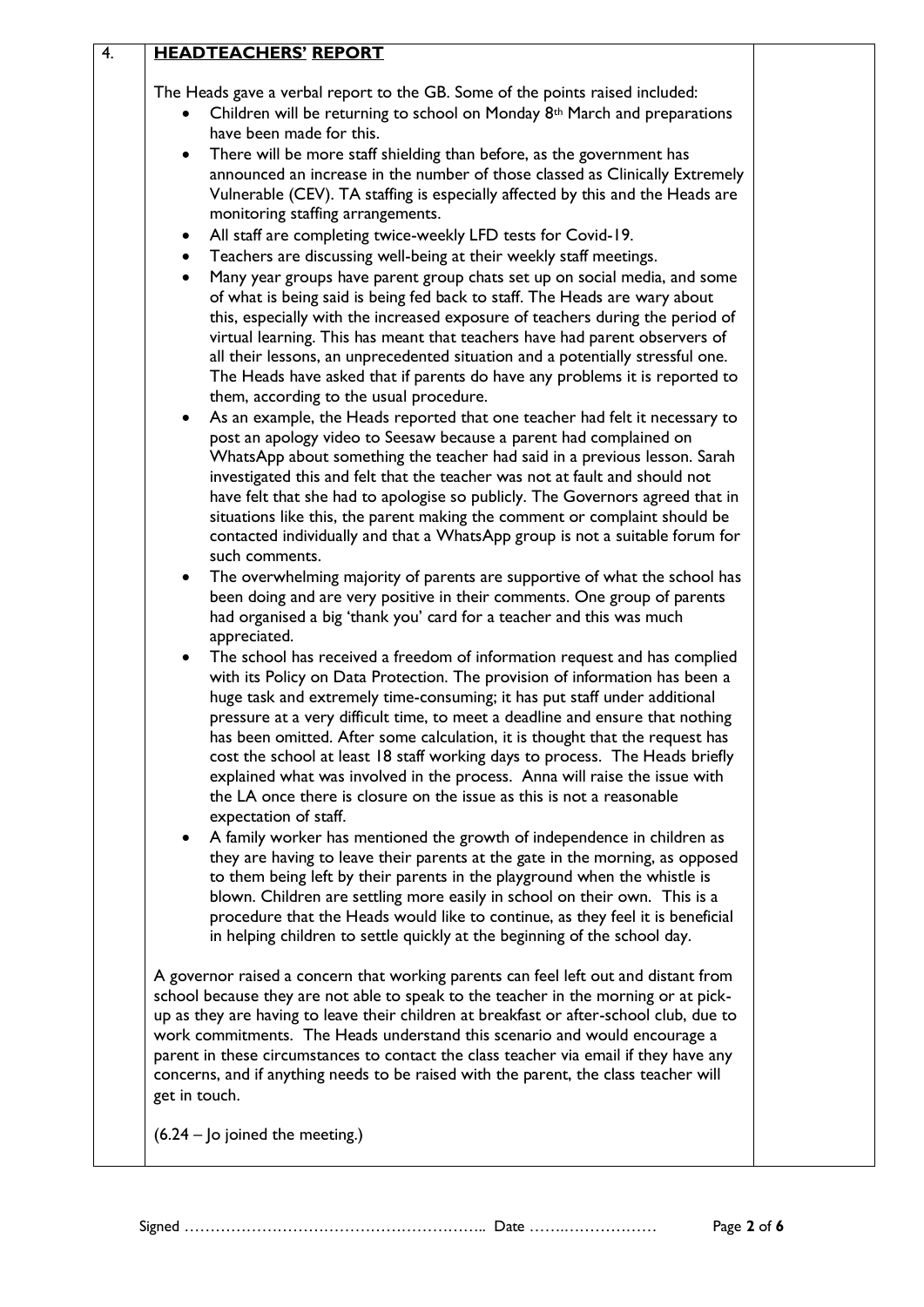|                                                                                                          | A request has been put in for an extension to the Mayfield school building<br>which will consist of 2 nurture rooms and an office. The proposal has been<br>to a LA approval panel and they have agreed that there is a need for this<br>facility at Mayfield. Drawings are now being made, and costs estimated. If<br>this goes ahead, it is planned that work would start in the last couple of<br>weeks of the school year, with work being completed over the 6-week<br>summer holiday. These facilities should support children who need some<br>additional space and time out of the classroom, especially if they pose a<br>danger to themselves and others. It should also reduce the number of<br>exclusions.<br>Vouchers for families who would be in receipt of free school meals are still<br>going ahead until children return to school. There are two families in the<br>school who are unable to access the scheme, and the school is paying the<br>amounts directly into their bank accounts. The school will be able to claim<br>back this cost. |  |
|----------------------------------------------------------------------------------------------------------|--------------------------------------------------------------------------------------------------------------------------------------------------------------------------------------------------------------------------------------------------------------------------------------------------------------------------------------------------------------------------------------------------------------------------------------------------------------------------------------------------------------------------------------------------------------------------------------------------------------------------------------------------------------------------------------------------------------------------------------------------------------------------------------------------------------------------------------------------------------------------------------------------------------------------------------------------------------------------------------------------------------------------------------------------------------------|--|
|                                                                                                          | The Governors wished their thanks to be passed on to all the staff.                                                                                                                                                                                                                                                                                                                                                                                                                                                                                                                                                                                                                                                                                                                                                                                                                                                                                                                                                                                                |  |
| 5.                                                                                                       | <b>GOVERNOR TRAINING</b>                                                                                                                                                                                                                                                                                                                                                                                                                                                                                                                                                                                                                                                                                                                                                                                                                                                                                                                                                                                                                                           |  |
|                                                                                                          | Judith has attended training on School's Funding, Budgeting and Financial Monitoring<br>and she will complete a report for the Resources Committee.                                                                                                                                                                                                                                                                                                                                                                                                                                                                                                                                                                                                                                                                                                                                                                                                                                                                                                                |  |
|                                                                                                          |                                                                                                                                                                                                                                                                                                                                                                                                                                                                                                                                                                                                                                                                                                                                                                                                                                                                                                                                                                                                                                                                    |  |
| Halina attended the Safeguarding for Governors at the end of February and found it<br>extremely helpful. |                                                                                                                                                                                                                                                                                                                                                                                                                                                                                                                                                                                                                                                                                                                                                                                                                                                                                                                                                                                                                                                                    |  |
|                                                                                                          | Anna recommended attending the termly briefings; they are good for updates on all<br>governor issues. Jane and Anna attended the most recent Governor Briefing which<br>included a report on remote learning. Jane has included this in her report to the GB.<br>Risk assessments, staff and pupil welfare were also covered.                                                                                                                                                                                                                                                                                                                                                                                                                                                                                                                                                                                                                                                                                                                                      |  |
| 6.                                                                                                       | <b>REPORTS FROM THE COMMITTEES</b>                                                                                                                                                                                                                                                                                                                                                                                                                                                                                                                                                                                                                                                                                                                                                                                                                                                                                                                                                                                                                                 |  |
|                                                                                                          | <b>Resources</b><br>Judith spoke to the GB about the current budget monitoring report, which tracks<br>the school expenditure against the budget and forecast. This year the committee is<br>predicting a deficit of £6,500 due to a loss of £20,000 from lettings and the extra<br>expenditure on staff and cleaning supplies.                                                                                                                                                                                                                                                                                                                                                                                                                                                                                                                                                                                                                                                                                                                                    |  |
|                                                                                                          | Other schools are in a similar or worse situation. As Mayfield has good facilities to<br>let, we are hoping that our loss is redeemable in the coming years. Ray Byford<br>comes to set the budget with the school and was present at the training session.                                                                                                                                                                                                                                                                                                                                                                                                                                                                                                                                                                                                                                                                                                                                                                                                        |  |
|                                                                                                          | The Government will not be compensating schools for the additional costs of staff<br>and cleaning.                                                                                                                                                                                                                                                                                                                                                                                                                                                                                                                                                                                                                                                                                                                                                                                                                                                                                                                                                                 |  |
|                                                                                                          | The School Financial Value Standard was presented to the GB. The questionnaire<br>has been completed by the Resources Committee and will be signed off by Anna<br>with the GB's approval. This was approved and Anna will sign a copy at the school<br>office. (Anna)                                                                                                                                                                                                                                                                                                                                                                                                                                                                                                                                                                                                                                                                                                                                                                                              |  |
|                                                                                                          |                                                                                                                                                                                                                                                                                                                                                                                                                                                                                                                                                                                                                                                                                                                                                                                                                                                                                                                                                                                                                                                                    |  |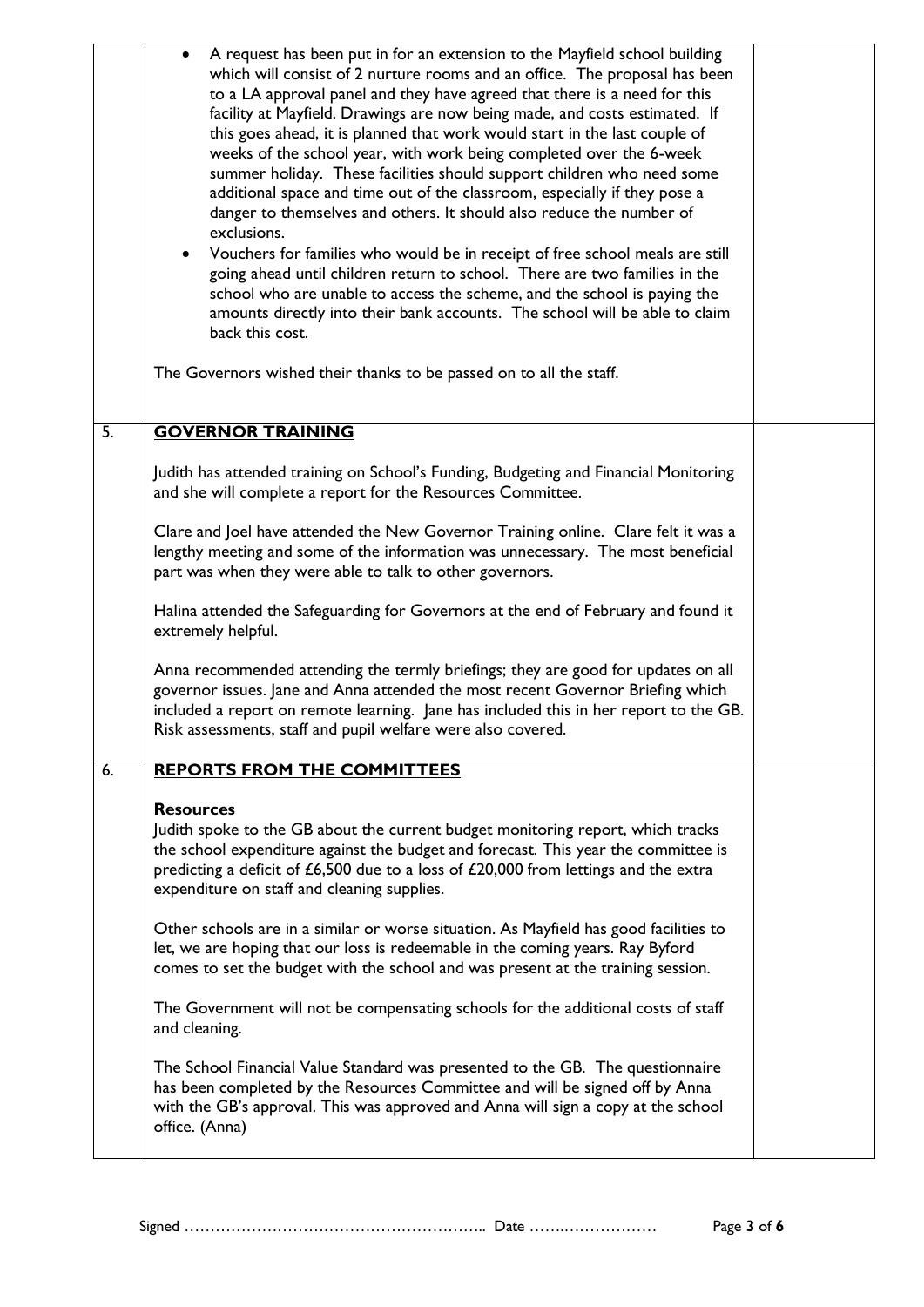|    | Paula reported that at a recent CB4 Heads meeting she was informed that families<br>with young children are not moving into the area because of the cost of housing.<br>We currently have 43 who have put Mayfield as their 1st choice for Reception intake<br>2021, which in comparison to other schools is quite high. We have not had as many<br>children of visiting scholars joining the school during the pandemic, which has kept<br>numbers lower than usual. |  |
|----|-----------------------------------------------------------------------------------------------------------------------------------------------------------------------------------------------------------------------------------------------------------------------------------------------------------------------------------------------------------------------------------------------------------------------------------------------------------------------|--|
|    | (7.00pm - Alison Cox left the meeting)                                                                                                                                                                                                                                                                                                                                                                                                                                |  |
|    | <b>Personnel</b><br>Clare has now taken on the role of Chair for Personnel. She briefly went through<br>the minutes of the meeting, much of which has been discussed above.                                                                                                                                                                                                                                                                                           |  |
|    | Staff well-being was discussed at length. It is thought that staff well-being should be<br>on the agenda as a formal standing item.                                                                                                                                                                                                                                                                                                                                   |  |
|    | With this in mind, the Governors are planning an informal evening for staff; they<br>discussed ways in which staff can look after their well-being while at work.                                                                                                                                                                                                                                                                                                     |  |
| 7. | <b>SAFEGUARDING REPORT</b>                                                                                                                                                                                                                                                                                                                                                                                                                                            |  |
|    | A report had been completed by Alison Cox who is the governor responsible for<br>safeguarding, after a meeting with Sarah. It was distributed to the GB prior to the<br>meeting. Unfortunately Alison had to leave the meeting early and was unable to<br>comment on the report personally so Anna summarised what was covered.                                                                                                                                       |  |
|    | The Single Central Record has not been looked at in depth due to current<br>restrictions and Alison not being able to meet with Kate in school. Kate keeps the<br>SCR under regular review and has good knowledge of its content, should there be<br>any concerns or queries.                                                                                                                                                                                         |  |
|    | Q. Where would the Prevent action plan be kept?<br>A. It is kept in the Heads' office. Sarah Stepney is the Prevent Lead.                                                                                                                                                                                                                                                                                                                                             |  |
|    | Q. What is Liquid Logic?<br>A. It is the County online site for police and social care to log any concerns. The<br>school does not have access to it.                                                                                                                                                                                                                                                                                                                 |  |
|    | Q. There has been a lot in the press about county lines and how it has been a much<br>bigger problem during lockdown. Has this affected Mayfield at all?<br>A. We get reports from the police if it has affected any of our families: currently<br>there are none.                                                                                                                                                                                                    |  |
|    | Safeguarding is a standing agenda item, to be raised at every GB meeting.                                                                                                                                                                                                                                                                                                                                                                                             |  |
| 8. | <b>CURRICULUM REPORT</b>                                                                                                                                                                                                                                                                                                                                                                                                                                              |  |
|    | The most recent Governor Briefing focused strongly on home learning and Jane held<br>a remote meeting with Sarah and completed a report which was distributed to the<br>GB.                                                                                                                                                                                                                                                                                           |  |
|    | A point which was emphasised was that SEN must be considered in all planning for<br>remote learning and should be considered a priority. The discussion on this was<br>included in the report.                                                                                                                                                                                                                                                                        |  |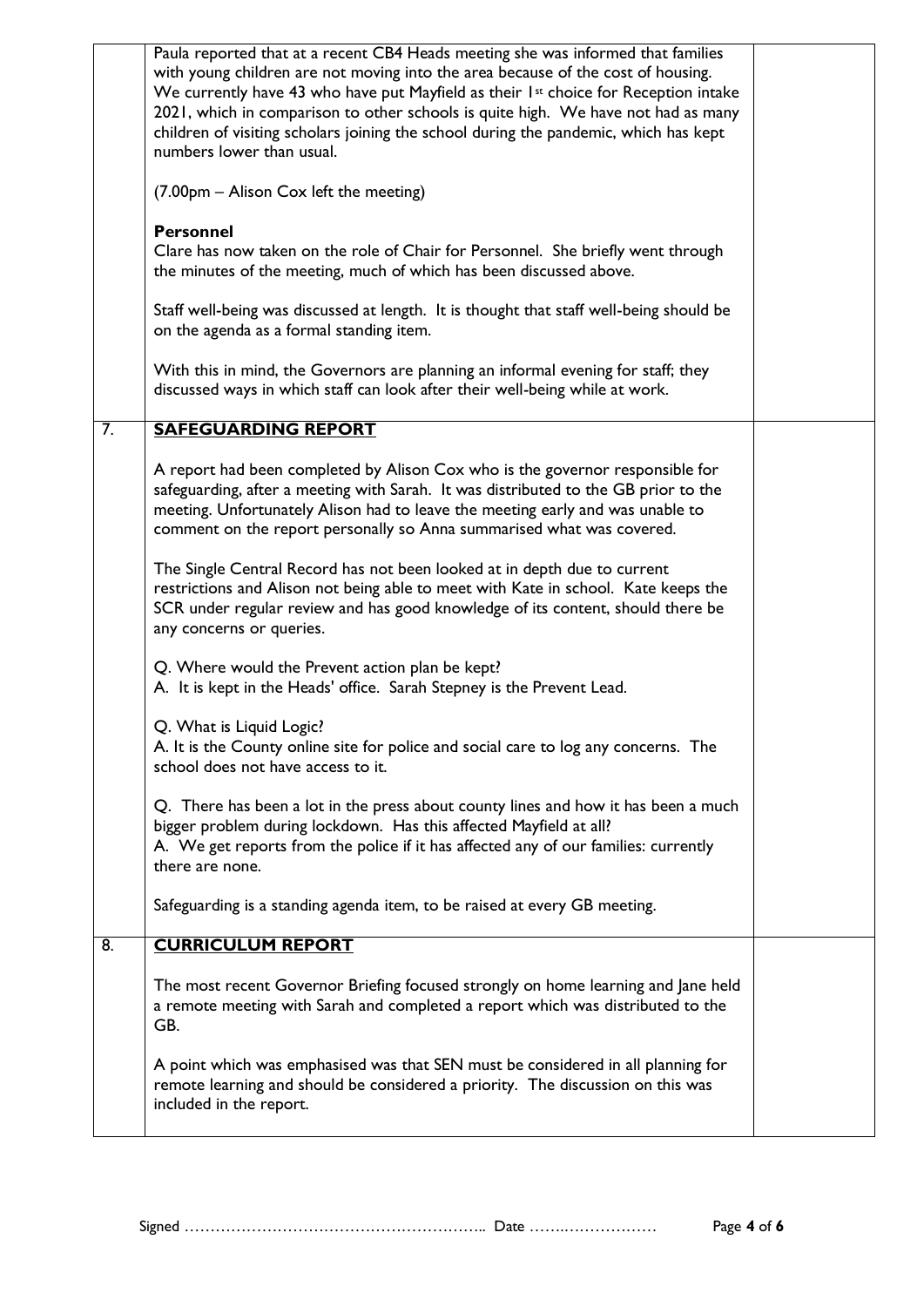|    |         | Preparations are being made for children coming back into school, and much<br>consideration has been given to the well-being of the children and staff. All plans are<br>available on the school website for parents to refer to at any time.                                                                                                                                                                                                                                                                  |              |
|----|---------|----------------------------------------------------------------------------------------------------------------------------------------------------------------------------------------------------------------------------------------------------------------------------------------------------------------------------------------------------------------------------------------------------------------------------------------------------------------------------------------------------------------|--------------|
|    |         | There was some concern about the small percentage of children who have not been<br>presenting work on Seesaw. The Heads explained that they are doing everything<br>they can to reduce this number, and have been in regular contact with the families it<br>involves. Staff did point out that all children are being offered appropriate learning<br>opportunities and some children are receiving personal zoom sessions with a<br>Teaching Assistant; some of their participation will not show on Seesaw. |              |
| 9. |         | <b>POLICIES</b>                                                                                                                                                                                                                                                                                                                                                                                                                                                                                                |              |
|    |         | <b>Equality Information and Objectives</b><br>Kate had distributed the Equality Information document which is to be posted on the<br>school website, and asked for any comments or questions to be sent to her.                                                                                                                                                                                                                                                                                                |              |
|    |         | Anna has been named as the Equality Link Governor for the time being but the<br>position is available to any governor who would be interested in the role. Interest<br>should be directed to Kate who is aiming to put together and lead a committee for<br>equality.                                                                                                                                                                                                                                          |              |
|    |         | The Governors agreed to the publication of the new information and objectives.                                                                                                                                                                                                                                                                                                                                                                                                                                 |              |
|    |         | <b>Disciplinary Rules and Procedure</b><br>The policy was distributed to the GB previous to the meeting after being discussed<br>at the Personnel Committee meeting. It was approved by the GB.                                                                                                                                                                                                                                                                                                                |              |
|    |         | <b>Grievance Procedure</b><br>The policy was distributed to the GB previous to the meeting after being discussed<br>at the Personnel Committee meeting. It was approved unanimously.                                                                                                                                                                                                                                                                                                                           |              |
|    | 10.     | <b>SCHOOL RE-OPENING - 8th March</b>                                                                                                                                                                                                                                                                                                                                                                                                                                                                           |              |
|    |         | The Heads had covered aspects of the re-opening on the 8 <sup>th</sup> March earlier in the<br>meeting. Plans will be the same as before the lockdown, with a small change to year<br>group times of day. Information has been sent out to parents clarifying what should<br>be expected, and staff meetings are planned for the end of the week.                                                                                                                                                              |              |
|    |         | Staff are looking forward to welcoming the children back into school.                                                                                                                                                                                                                                                                                                                                                                                                                                          |              |
|    |         | Q. Do we know of any families who will not be attending?<br>A. Only one family, and they have not attended since the first lockdown as they<br>have a family member who needs to shield.                                                                                                                                                                                                                                                                                                                       |              |
|    |         | Paula asked Governors that if they are near the school gates at pick-up or drop-off<br>time, and see families not behaving in a socially distanced manner do let the school<br>know. We are not able to control what happens outside the gate, and can only<br>advise.                                                                                                                                                                                                                                         |              |
|    | $\Pi$ . | <b>ANY OTHER BUSINESS</b>                                                                                                                                                                                                                                                                                                                                                                                                                                                                                      |              |
|    |         | The Governors are hugely appreciative of the work that all the staff do. Anna will be<br>writing to the staff soon, and will complete news from the Governing Body to be<br>distributed to parents in the Newsletter.                                                                                                                                                                                                                                                                                          | Anna/ Louise |